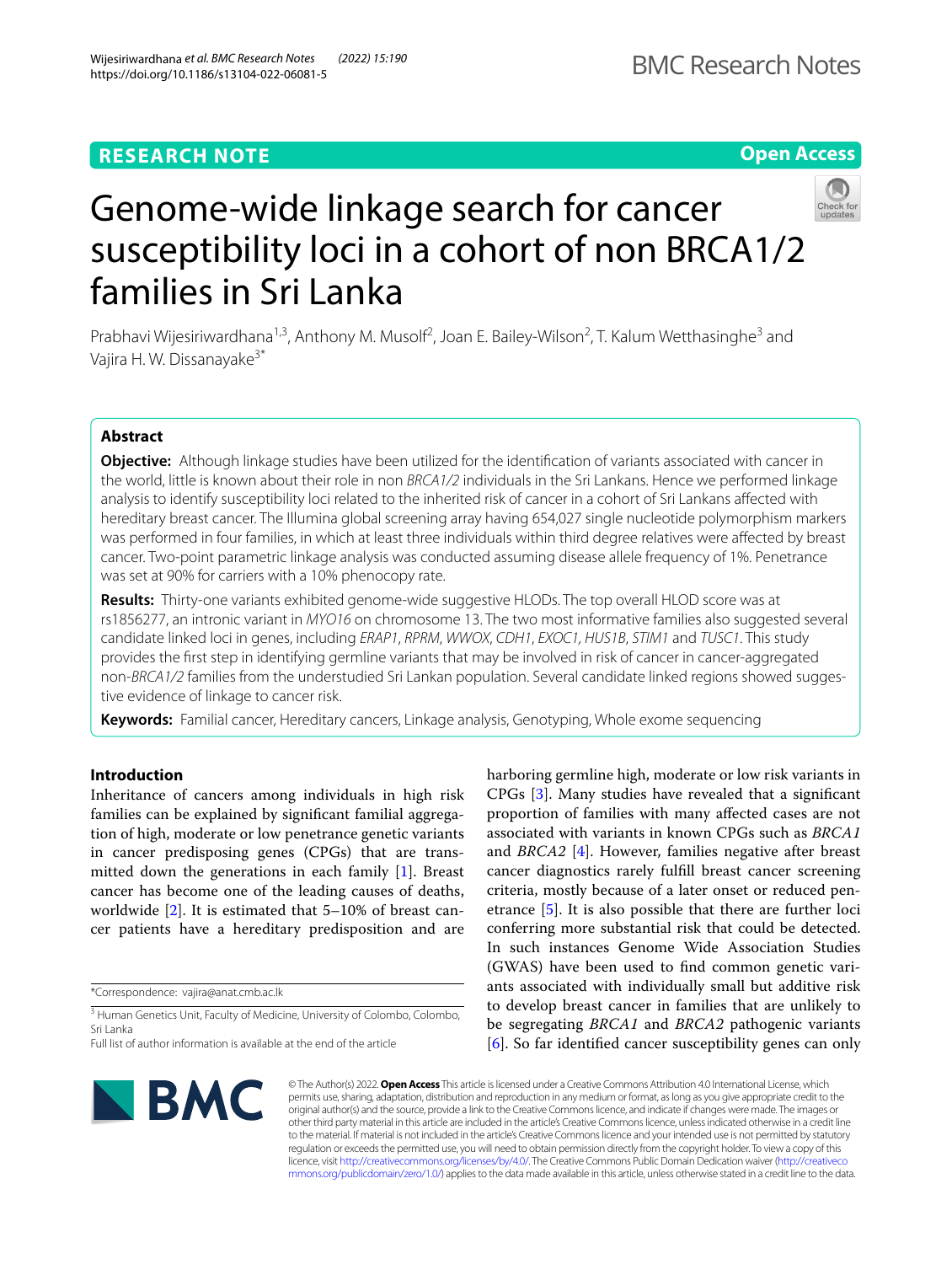explain up to 5% of all cases, while familial clustering is seen in other cancer afected cases who have been identified as variant negative  $[7]$  $[7]$ . There is however, a dearth in the knowledge and understanding of the genes that are responsible for the variant negative afected cases who exhibit evidence of hereditary cancer predisposition among their family members in the Sri Lankan population. This deficiency in knowledge has also resulted in sub optimal management of individuals who are at risk of inherited cancer syndromes.

This is the first linkage analysis study conducted in the families afected with cancer in the Sri Lankan population. A genome wide linkage (GWL) scan was performed using data from 48 individuals from 4 cancer families, aiming to evaluate the possibility of identifying susceptibility loci conferring breast and other cancer predisposition.

# **Main text**

# **Materials and methods**

Index cases recruited into this study were women afected with breast cancer who had a family history of breast cancer but who have been identifed as having no variants in CPGs (Additional fle [1:](#page-4-0) Figures S1–S4). They were also negative for multiplex ligation-dependent probe amplification assay (MLPA). Three of the 4 index cases in the families studied had an age at diagnosis of breast cancer of less than 50 years (Additional fle [2](#page-4-1): Table S1). Each index case also had at least 2 relatives who were also afected with breast cancer. In two of the families, multiple family members also were afected with cancer at other sites as well. A total of 21 family members were diagnosed with cancer in addition to the index cases. The index cases and 44 of their affected and unaffected relatives enrolled in the study and provided biospecimens for genotyping (Additional fle [2:](#page-4-1) Table S2).

# *SNP genotyping*

Genotyping of 48 individuals was performed at the Australian Genomic Research Facility (AGRF) (Melbourne, Australia) using the Illumina Global Screening Array which has 654,027 single nucleotide polymorphism (SNP) markers on the array. Quality assessment of the samples was performed by QuantiFluor. The genomewide content was selected for high imputation accuracy at minor allele frequencies of >1% across all 26 1000 genomes project populations.

#### *Quality control*

The software program PLINK  $[8]$  was used to perform quality control on the data. We removed all monomorphic variants and variants that were not genotyped in at least 95% of the subjects. Variants with Mendelian inconsistencies were removed from the ofending family. Identity-by-descent (IBD) calculations were used to confrm all familial relationships within the four pedigrees. The final dataset contained 236,142 total variants for 69 individuals across the four families, 44 of which had genotype data. Out of the 44 genotyped individuals, 18 were afected with cancer.

#### *Parametric linkage analysis*

We performed two-point parametric linkage analysis on this data using Merlin [\[9](#page-5-8)], which utilizes the wellknown Lander-Green algorithm to calculate linkage. We assumed an autosomal dominant model (mode of inheritance was inferred from the pedigrees) with a disease allele frequency of 1%. Penetrance was set at 90% for carriers with a 10% phenocopy rate. LOD scores were calculated for each of the four individual families and heterogeneity LOD (HLOD) scores were calculated across families. All variants were annotated using wAN-NOVAR [[10,](#page-5-9) [11\]](#page-5-10)

# **Results**

Thirty-one variants exhibited genome-wide suggestive HLODs (Fig. [1,](#page-2-0) Table [1\)](#page-2-1). The top overall HLOD score was at rs1856277, an intronic variant in *MYO16* on chromosome 13. There were 13 HLOD scores greater than 2.00. Family 1 was not particularly informative by itself. There was no individual LOD score  $>0.54$  and nearly every chromosome had a LOD score of that value (Addi-tional file [2](#page-4-1): Table S3, Additional file [1:](#page-4-0) Figure S5). Thus, nothing of particular interest could be gleaned from this family. The highest LOD score in family 2 was 1.397 at rs12616962, an intronic variant in *KCNJ3* on chromosome 2 (Additional fle [2](#page-4-1): Table S4, Additional fle [1:](#page-4-0) Figure S6). Chromosome 2 had multiple high LOD scores, in fact the top eight LOD scores in this family were on chromosome 2. However, there were multiple chromosomes  $(6; 13; 20; 22)$  that had LOD scores around 1.3. The most intriguing of these results was a peak on chromo-some 6 from 38[2](#page-3-0),507 to 650,645 bp (Fig. 2). This peak has almost no negative signal across the region. Most of the very positive LOD scores on chromosome 6 in this family occur in this LOD score peak region and there are no LOD scores more negative than  $-0.09$  in this region (positive and negative LOD scores very close to zero indicate marker loci with no information content for linkage). That is a hallmark of true linkage—a long stretch of positive LOD scores with no negative LOD scores. While there are other long stretches of positive LOD scores for this family, all of them have lots of negative LOD scores within those same stretches. Hence, we can't rule those regions out but can say that this region on chromosome 6 can be identifed as a better candidate region to contain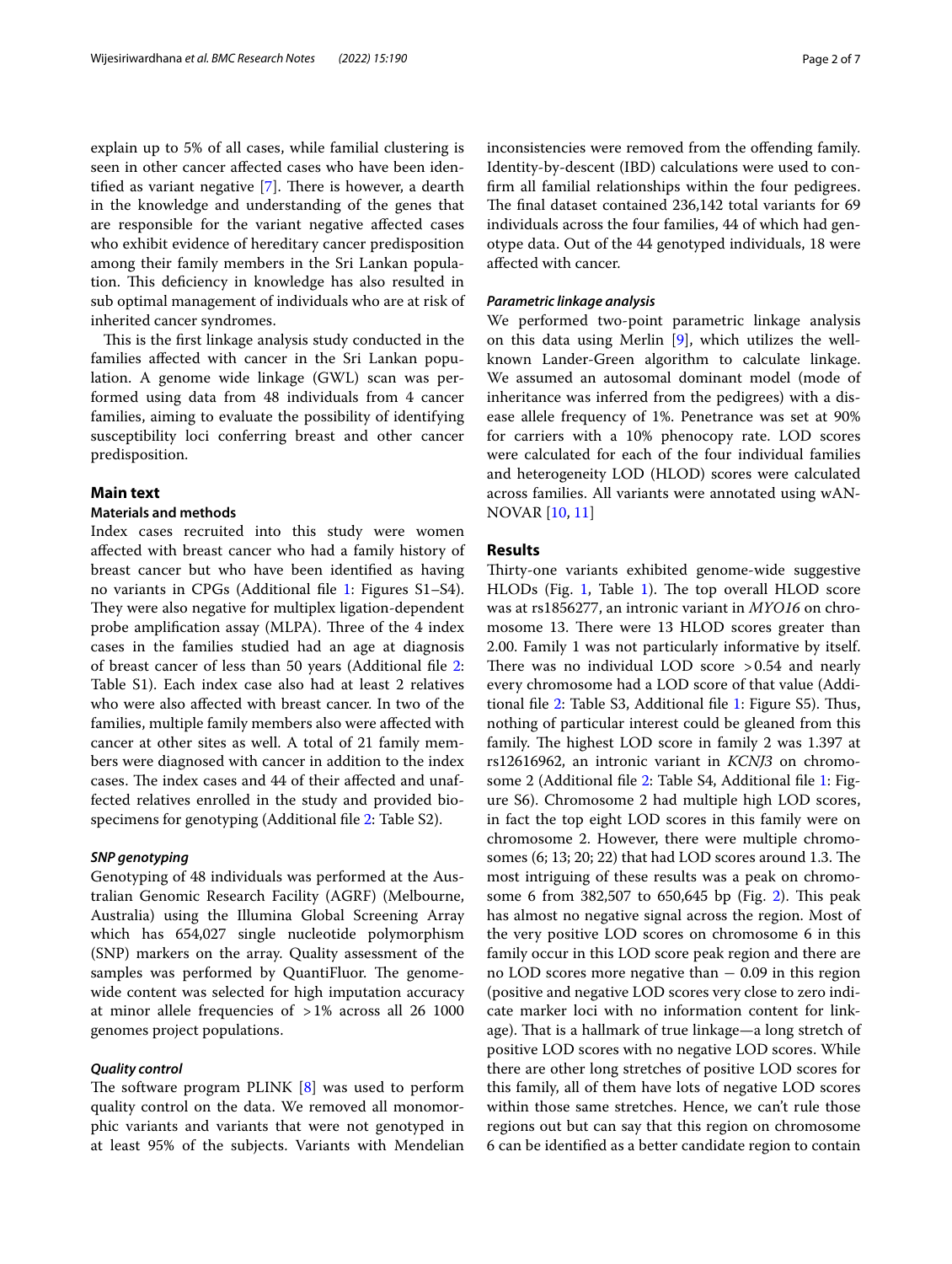

<span id="page-2-1"></span><span id="page-2-0"></span>**Table 1** Top linked regions across all the families with the top HLOD score in each region

|     | <b>CHR</b>      | POS       | ID             | <b>HLOD</b> | <b>FUNC</b>    | <b>GENE</b>            |
|-----|-----------------|-----------|----------------|-------------|----------------|------------------------|
| 1.  | 13              | 1,094,516 | GSA-rs1856277  | 2.3254      | Intronic       | MYO16                  |
| 2.  | 13              | 1,094,545 | rs58775680     | 2.2902      | Intronic       | MYO16                  |
| 3.  | 17              | 438,098.4 | rs4414533      | 2.2183      | Intronic       | LINC02210-CRHR1        |
| 4.  | $\overline{2}$  | 1,540,325 | rs892747       | 2.1588      | Intergenic     | ARL6IP6;RPRM           |
| 5.  | $\mathbf{1}$    | 1,719,610 | rs10910863     | 2.1281      | Intronic       | DNM3                   |
| 6.  | 5               | 1,200,491 | rs9285894      | 2.1267      | Intergenic     | PRR16;LOC102467226     |
| 7.  | 16              | 663,989.3 | rs9940044      | 2.1039      | Intergenic     | LINC00922;CDH5         |
| 8.  | $7\overline{ }$ | 141,367.4 | GSA-rs10085723 | 2.0531      | Intergenic     | ETV1;DGKB              |
| 9.  | 16              | 731,506   | rs11075965     | 2.0431      | Intergenic     | HCCAT5;C16orf47        |
| 10. | 16              | 795,736   | GSA-rs78740081 | 2.0409      | Intergenic     | WWOX;MAF               |
| 11. | $\overline{2}$  | 1,343,145 | rs13021524     | 2.0166      | Intronic       | NCKAP5                 |
| 12. | 5               | 961,424.8 | rs62376387     | 2.0108      | Intronic       | ERAP1                  |
| 13. | $\overline{2}$  | 1,556,290 | GSA-rs12616962 | 2.0074      | Intronic       | KCNJ3                  |
| 14. | 16              | 796,487.4 | rs7189280      | 1.9795      | Intergenic     | <b>MAF;MAFTRR</b>      |
| 15. | 5               | 1,068,795 | exm2270234     | 1.9775      | Intronic       | EFNA5                  |
| 16. | 23              | 382,099   | rs4826994      | 1.9728      | Intergenic     | NONE;NONE              |
| 17. | 23              | 382,162.5 | rs5917575      | 1.9728      | Intergenic     | NONE;NONE              |
| 18. | 22              | 487,296.7 | GSA-rs34134485 | 1.9665      | Intergenic     | MIR3201;FAM19A5        |
| 19. | 5               | 1,445,266 | rs2400169      | 1.963       | Intergenic     | KCTD16;PRELID2         |
| 20. | 23              | 382,357.9 | rs5917584      | 1.9513      | Intergenic     | NONE;NONE              |
| 21. | 9               | 251,777.2 | GSA-rs1925508  | 1.9508      | Intergenic     | IZUMO3;TUSC1           |
| 22. | 13              | 1,064,320 | rs17501394     | 1.9457      | Intergenic     | LINC00343;LINC00460    |
| 23. | 20              | 100,921.6 | GSA-rs6133801  | 1.9311      | ncRNA_intronic | SNAP25-AS1             |
| 24. | 20              | 108,977.9 | rs6108744      | 1.9236      | Intergenic     | LOC101929413;C20orf187 |
| 25. | $\overline{2}$  | 1,545,392 | GSA-rs16834032 | 1.9213      | Intergenic     | RPRM;GALNT13           |
| 26. | $\overline{2}$  | 1,317,662 | GSA-rs74813861 | 1.9176      | Intronic       | ARHGEF4                |
| 27. | 5               | 819,896.3 | rs10072525     | 1.9099      | Intergenic     | ATP6AP1L;MIR3977       |
| 28. | 5               | 1,153,587 | rs2662482      | 1.9086      | Intronic       | LVRN                   |
| 29. | 5               | 1,245,335 | GSA-rs73313556 | 1.9074      | ncRNA_intronic | LOC101927421           |
| 30. | 16              | 688,224.8 | rs8049967      | 1.9062      | Intronic       | CDH1                   |
| 31. | 5               | 961,394.6 | rs3734016      | 1.9042      | Exonic         | ERAP1                  |

*CHR* chromosome, *POS* position, *ID* marker identity, *HLOD* highest logarithm of odds, *FUNC* type/function of the variant; *GENE* corresponding gene/genes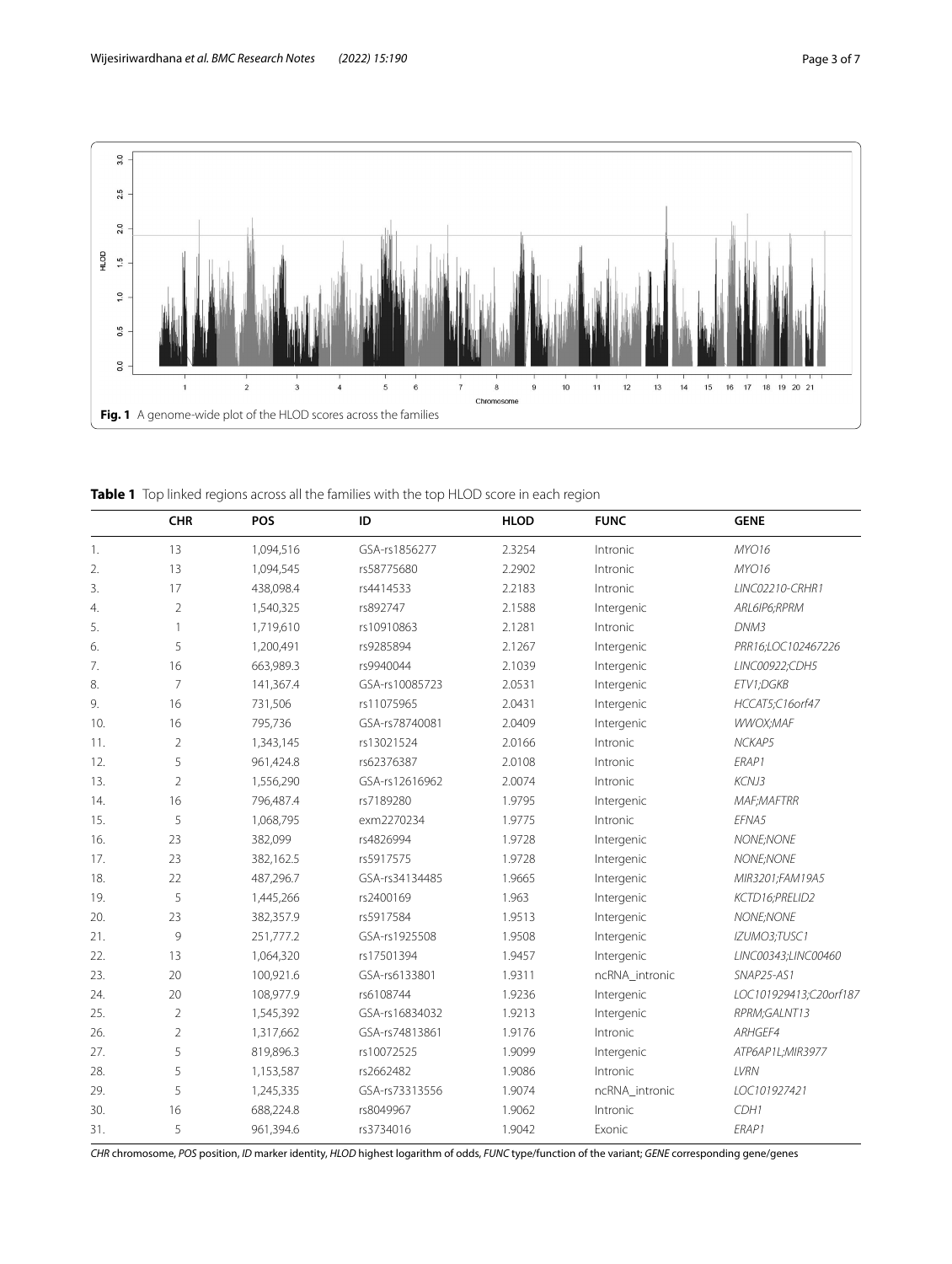

<span id="page-3-0"></span>a high-risk genetic variant for cancer susceptibility in this family. Family 3 had the highest LOD scores of any of the individual families (Additional fle [2](#page-4-1): Table S5, Addi-tional file [1](#page-4-0): Figure S7). There were three main peaks. The highest peak was on chromosome 9, which had two SNPs with LOD scores approximately equal to 1.8. These are rs1925508, an intergenic SNP between *IZUMO3* and *TUSC1*, and rs10812758 an intronic SNP in *LINGO2*. The second peak was on chromosome 11 which had two SNPs with LOD scores of approximately 1.7. These SNPs are rs11825543, an intronic variant in *STIM1* and rs2071461, an exonic variant in *CSNK2A3*. The last peak was on chromosome 16, which had three SNPs with LOD scores of 1.59. All three SNPs were intergenic variants between *MAF* and *MAFTRR*. WES data were not available for any individuals in this family so the candidate regions could not be interrogated further. Much like family 1, family 4 was not informative on its own. There were over 2,000 SNPs with LOD scores between 0.76 and 0.70 across 18 autosomes (Additional fle [2](#page-4-1): Table S6, Additional fle [1](#page-4-0): Figure S8).

#### **Discussion/conclusion**

The present linkage study performed across 4 Sri Lankan non-*BRCA1/2* families ascertained due to a family history of breast cancer, resulted in suggestive evidence for linkage to cancer risk at candidate regions on chromosomes 2, 6, 13 and 22. These results suggest the presence of several putative loci for risk of breast or other cancer. These results suggested that heterogeneity among families could mask linkage signals, especially when the number of families is small. Importantly, two of the families had only breast cancer patients while the two most informative families for linkage had multiple family members also affected with other cancers. Thus, it is not surprising that several diferent candidate regions are identifed in this analysis of all-cancer susceptibility. Looking at the regions with high HLODs across the four families, we fnd variants in four genes that are particularly intriguing for cancer risk—*ERAP1*, *RPRM*, *WWOX*, and *CDH1*. Low expression of endoplasmic reticulum aminopeptidase 1 (*ERAP1*) gene has been associated with poor clinical outcomes of patients afected with triple negative breast carcinoma [\[12\]](#page-5-11). Reprimo gene (*RPRM*) is a potential p53-dependent tumor suppressor gene [\[13](#page-5-12)]. The *RPRM* gene has been found to be frequently hypermethylated in several human cancers [[14\]](#page-5-13). Loss of heterozygosity, homozygous deletions, and chromosomal translocations afecting WW domain containing oxidoreductase (*WWOX*) gene has been reported mainly in breast cancer but also including ovarian, esophageal, lung and stomach carcinoma, and multiple myeloma [\[15](#page-5-14)]. An intragenic GSA-rs78740081 variant with a 2.0409 of HLOD score in the *WWOX* gene has been identifed as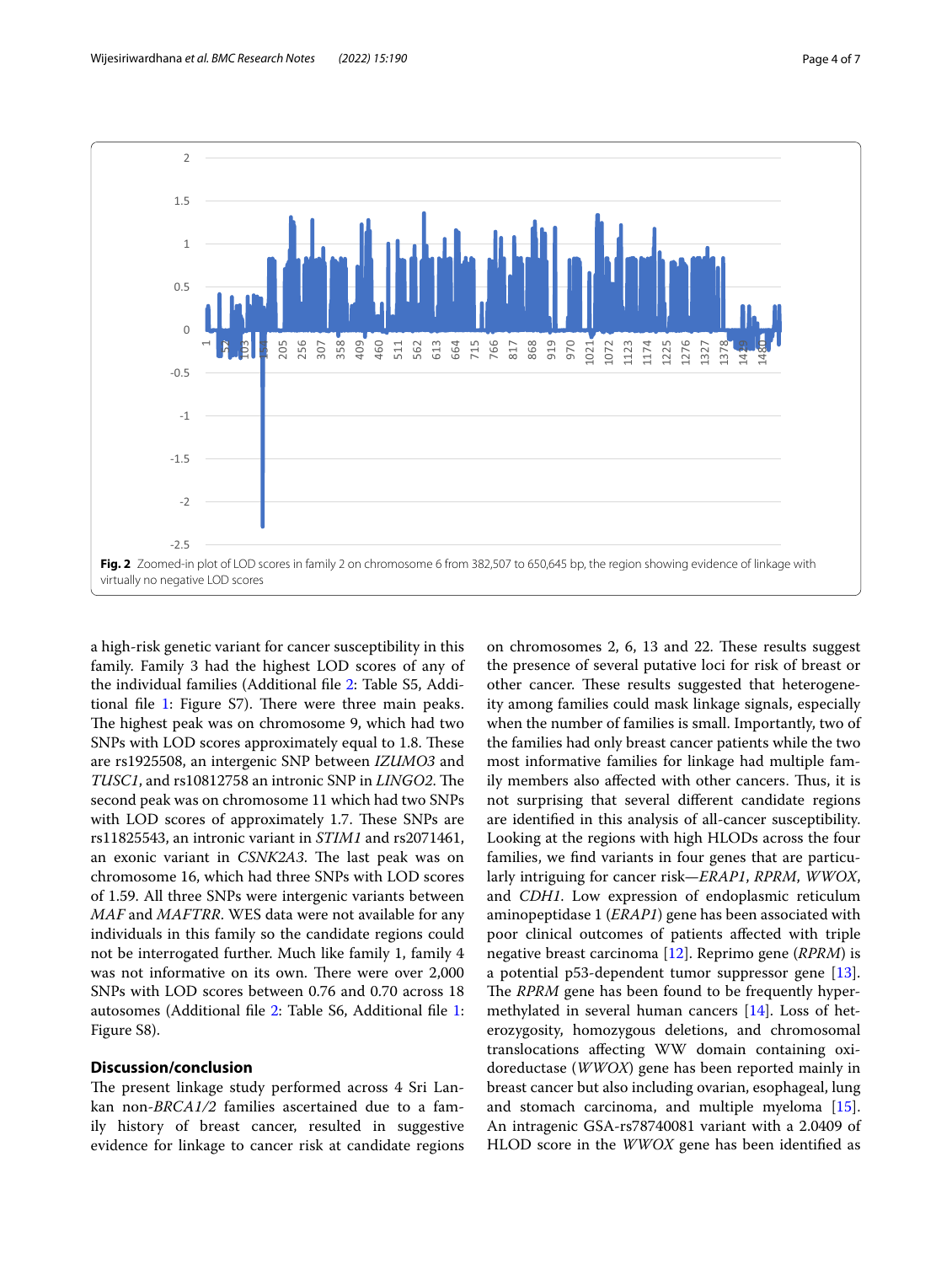a genome wide suggestively linked variant in this cohort. The region on chromosome 16 where E-cadherin (*CDH1*) gene is located is frequently associated with loss of heterozygosity and loss of tumour suppressor function in several cancers, including gastric [[16\]](#page-5-15), colorectal [\[17](#page-5-16)], breast  $[18]$  $[18]$  and ovarian  $[19]$  $[19]$ . We have found a genomewide suggestive linkage to an intronic variant in the 688,224.8 bp position in the chromosome where the *CDH1* gene resides. Family 2 showed top linked variants in multiple genes that are interesting candidates for cancer susceptibility, including *KCNJ3* and *EXOC2*.

Several studies on linkage analysis in non *BRCA1/2* families have been conducted in other populations [[20–](#page-5-19) [25\]](#page-5-20). However, the fact that these fndings do not replicate in other populations is not surprising given the uniqueness of this Sri Lankan data set.

There are several strengths and weaknesses of this study. In a heterogeneous disease like cancers, it would be unsurprising to fnd novel candidate genes and variants in diferent populations and in diferent families within a population. Family-based linkage studies such as this are able to utilize the long, linked haplotypes shared by closely related afected individuals, allowing for identifcation of linked chromosomal regions that may harbor causal variants that might not have been genotyped in this study. Variants that are rare in the general population may also be enriched in individual families ascertained for a strong family history of cancer, particularly earlyonset cancers.

In conclusion, this study provides the frst step in identifying germline causal variants that may be involved in risk of cancer in cancer-aggregated families from the understudied Sri Lankan population. Several candidate chromosomal regions showed suggestive evidence of linkage to cancer risk.

# **Limitations**

There are some limitations in this study as well. First, we used a microarray chip, meaning that there were large numbers of variants that were not genotyped. Thus, it is possible that we may have not identifed a causal variant in this study, but more likely, a variant(s) that is linked to the casual variant. Even in family 2 where we were able to identify candidate exonic variants in the index case that were within the linked regions, it is possible that a variant that is in this linkage region but not covered by WES is the causal variant. Targeted sequencing of the candidate regions will be needed to elucidate the true causal variants. It is of course also possible that all of these linkage results are false positives because of the relatively small number of biospecimens available on afected family members. The number of patients and their family members who undergo WES testing is very low in Sri Lanka

due to the high cost of the diagnostic testing. Out of the very few patients in Sri Lanka who underwent NGS testing, many were found to have at least one SNV in high, moderate and low risk cancer predisposing genes hence we had to exclude them from our study. Only the breast cancer probands who visited our clinics for genetic screening and had negative results in the testing of known cancer syndrome genes were invited to join this study and SNP genotyping was done for the family members who we recruited for the study. We plan to address these issues in future studies. Power can be improved by attempting to enroll more relatives within these four families and by adding more families to the study. We also plan additional studies using multipoint linkage techniques and plan to seek funding for additional genotyping and sequencing of informative family members. A detailed analysis of the phenotypic and clinical characteristics of this cohort in relation to the genotypic results is the subject of a future study.

#### **Abbreviations**

HLOD: Heterogeneity logarithm of odds; LOD: Logarithm of odds; CPG: Cancer predisposing genes; SNP: Single nucleotide polymorphism; WES: Whole exome sequencing; MLPA: Multiplex ligation probe dependent amplifcation assay; GSA: Global screening array.

#### **Supplementary Information**

The online version contains supplementary material available at [https://doi.](https://doi.org/10.1186/s13104-022-06081-5) [org/10.1186/s13104-022-06081-5](https://doi.org/10.1186/s13104-022-06081-5).

<span id="page-4-0"></span>**Additional fle 1: Figure S1.** Family 1. **Figure S2.** Family 2. **Figure S3.** Family 3. **Figure S4.** Family 4. **Figure S5.** Plot of two-point LOD scores for Family 1. **Figure S6.** Plot of two-point LOD scores for Family 2. **Figure S7.** Plot of two-point LOD scores for Family 3. **Figure S8.** Plot of two-point LOD scores for Family 4.

<span id="page-4-1"></span>Additional file 2: Table S1. Details of the cancer in affected relatives of the breast cancer index patient in each family. **Table S2.** The health status and the number of family members who provided biospecimens for genotyping. **Table S3.** A description of top LOD scores of family 1. **Table S4.** A description of top LOD scores of family 2. **Table S5.** A descrip‑ tion of top LOD scores of family 3. **Table S6.** A description of top LOD scores of family 4.

#### **Acknowledgements**

The authors thank the participating families and the physicians who referred them to our study. We would like to thank Ms. Gayani Anandagoda, research scientist at the Human Genetics Unit, Faculty of Medicine, University of Colombo, Sri Lanka who helped PW to implement and run the LINUX platform on the lab computer. We also would like to thank the Australian Genomic Research Facility (Melbourne, Australia) where SNP genotyping of study participants was performed.

#### **Author contributions**

PW designed the study, enrolled the family members, obtained and processed biospecimens, performed laboratory experiments, analyzed the data and drafted the manuscript. AMM helped with statistical design, data analyses, and interpretation of results and critically edited the manuscript. JEBW helped with statistical design and interpretation of results and critically edited the manuscript. TKW and VHWD concaved the projects that constituted the PhD programme of PW'sc that included this work. They were the PhD supervisors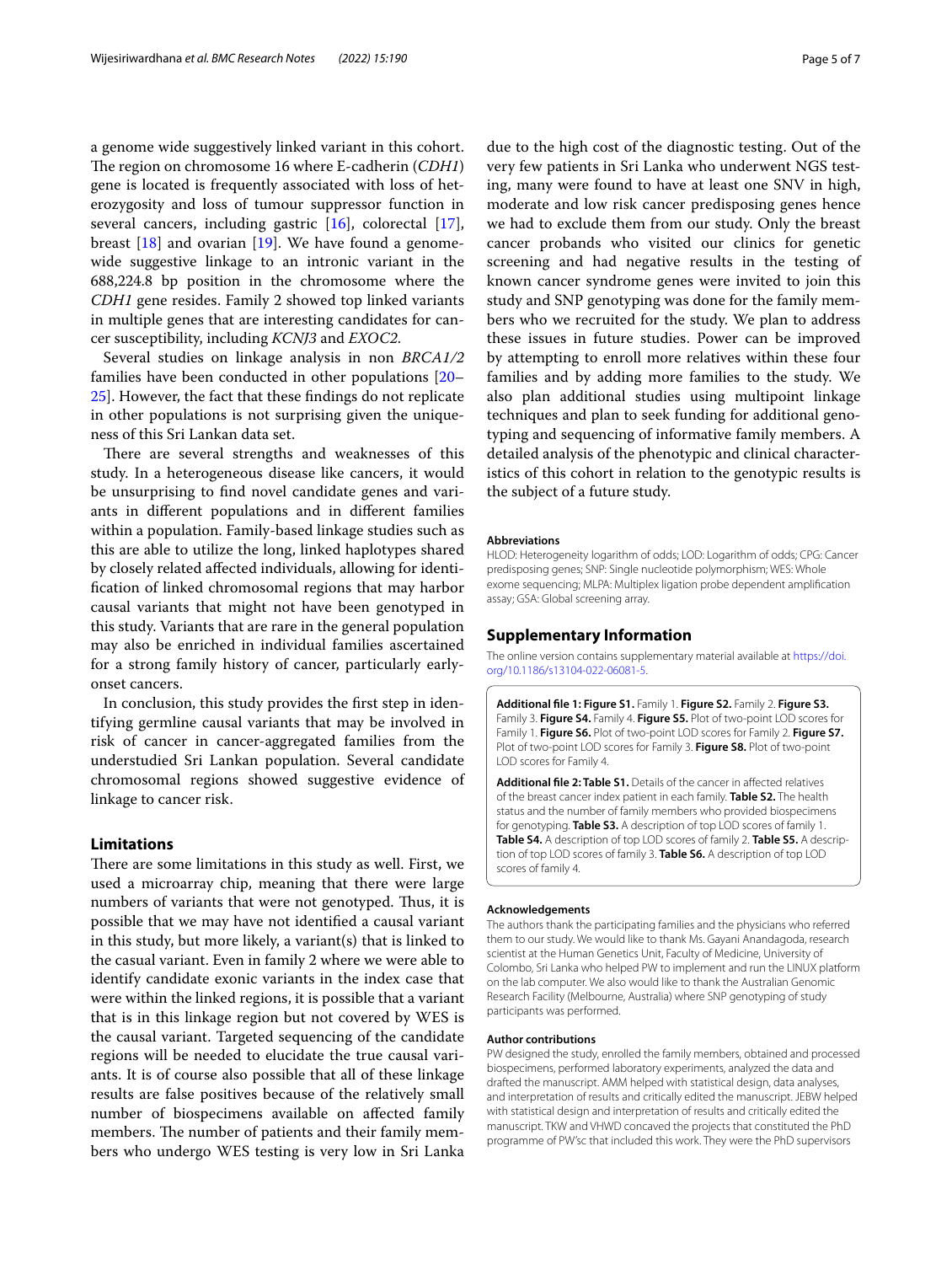of PW. The families recruited for this study were under the care of VHWD. VHWD and TKW were responsible for the initial diagnostic workup of index cases. VHWD and TKW critically edited the manuscript. All authors read and approved the fnal manuscript.

#### **Funding**

This study was funded by a PhD project grant awarded to PW by the University Grants Commission, Sri Lanka (UGC/VC/DRIC/PG2017 (II)/RUH/02). The funding body did not play any role in the study design, collection, analysis, and interpretation of data and in writing the manuscript. JEBW and AMM were supported by the Intramural Research Program of the National Human Genome Research Institute, National Institutes of Health, USA.

#### **Availability of data and materials**

The datasets used and/or analyzed during the current study are available from the corresponding author on reasonable request.

#### **Declarations**

#### **Ethics approval and consent to participate**

Written, informed consent from all study participants was obtained. Ethical clearance to conduct this study was obtained from the Ethics Review Committee, Faculty of Medicine, University of Colombo, Sri Lanka [EC-17-136]. All those undergoing genetic testing were offered comprehensive pre- and posttest counseling and written informed consent was obtained prior to testing. Clinical data including gender, age, personal and family cancer histories were obtained.

#### **Consent for publication**

Not applicable.

#### **Competing interests**

The authors declare that they have no competing interests.

#### **Author details**

<sup>1</sup> Department of Medical Laboratory Science, Faculty of Allied Health Sciences, University of Ruhuna, Galle, Sri Lanka. <sup>2</sup> Computational and Statistical Genomics Branch, National Human Genome Research Institute, National Institutes of Health, Baltimore, MD 21224, USA. <sup>3</sup> Human Genetics Unit, Faculty of Medicine, University of Colombo, Colombo, Sri Lanka.

# Received: 23 February 2022 Accepted: 18 May 2022

#### **References**

- <span id="page-5-0"></span>1. Jasperson KW, Tuohy TM, Neklason DW, Burt RW. Hereditary and familial colon cancer. Gastroenterology. 2010;138(6):2044–58. [https://doi.org/10.](https://doi.org/10.1053/j.gastro.2010.01.054) [1053/j.gastro.2010.01.054.](https://doi.org/10.1053/j.gastro.2010.01.054)
- <span id="page-5-1"></span>2. Azamjah N, Soltan-Zadeh Y, Zayeri F. Global trend of breast cancer mortality rate: a 25-year study. Asian Pac J Cancer Prev. 2019;20(7):2015–20. [https://](https://doi.org/10.31557/APJCP.2019.20.7.2015) [doi.org/10.31557/APJCP.2019.20.7.2015.](https://doi.org/10.31557/APJCP.2019.20.7.2015)
- <span id="page-5-2"></span>3. Fanale D, Incorvaia L, Filorizzo C, Bono M, Fiorino A, Calò V, Brando C, Corsini LR, Barraco N, Badalamenti G, Russo A, Bazan V. Detection of germline mutations in a cohort of 139 patients with bilateral breast cancer by multigene panel testing: impact of pathogenic variants in other genes beyond BRCA1/2. Cancers. 2020;12(9):2415. [https://doi.org/10.3390/cancers120](https://doi.org/10.3390/cancers12092415) [92415](https://doi.org/10.3390/cancers12092415).
- <span id="page-5-3"></span>4. Salmi F, Maachi F, Tazzite A, Aboutaib R, Fekkak J, Azeddoug H, et al. Nextgeneration sequencing of BRCA1 and BRCA2 genes in Moroccan prostate cancer patients with positive family history. PLoS ONE. 2021;16(7): e0254101. [https://doi.org/10.1371/journal.pone.0254101.](https://doi.org/10.1371/journal.pone.0254101)
- <span id="page-5-4"></span>5. Skol AD, Sasaki MM, Onel K. The genetics of breast cancer risk in the postgenome era: thoughts on study design to move past BRCA and towards clinical relevance. Breast Cancer Res. 2016;18(1):99. [https://doi.org/10.1186/](https://doi.org/10.1186/s13058-016-0759-4) [s13058-016-0759-4.](https://doi.org/10.1186/s13058-016-0759-4)
- <span id="page-5-5"></span>6. Wang X, Pankratz VS, Fredericksen Z, Tarrell R, Karaus M, McGufog L, et al. Common variants associated with breast cancer in genome-wide association studies are modifers of breast cancer risk in BRCA1 and BRCA2
- <span id="page-5-6"></span>7. Shiovitz S, Korde LA. Genetics of breast cancer: a topic in evolution. Ann Oncol. 2015;26(7):1291–9.<https://doi.org/10.1093/annonc/mdv022>.
- <span id="page-5-7"></span>8. Purcell S, Neale B, Todd-Brown K, Thomas L, Ferreira MA, Bender D, et al. PLINK: a tool set for whole-genome association and population-based linkage analyses. Am J Hum Genet. 2007;81(3):559–75. [https://doi.org/10.1086/](https://doi.org/10.1086/519795) [519795](https://doi.org/10.1086/519795).
- <span id="page-5-8"></span>Abecasis GR, Cherny SS, Cookson WO, Cardon LR. Merlin-rapid analysis of dense genetic maps using sparse gene fow trees. Nat Genet. 2002;30(1):97– 101.<https://doi.org/10.1038/ng786>.
- <span id="page-5-9"></span>10. Yang H, Wang K. Genomic variant annotation and prioritization with ANNO-VAR and wANNOVAR. Nat Protoc. 2015;10(10):1556–66. [https://doi.org/10.](https://doi.org/10.1038/nprot.2015.105) [1038/nprot.2015.105.](https://doi.org/10.1038/nprot.2015.105)
- <span id="page-5-10"></span>11. Chang X, Wang K. wANNOVAR: annotating genetic variants for personal genomes via the web. J Med Genet. 2012;49(7):433–6. [https://doi.org/10.](https://doi.org/10.1136/jmedgenet-2012-100918) [1136/jmedgenet-2012-100918](https://doi.org/10.1136/jmedgenet-2012-100918).
- <span id="page-5-11"></span>12. Pedersen MH, Hood BL, Beck HC, Conrads TP, Ditzel HJ, Leth-Larsen R. Downregulation of antigen presentation-associated pathway proteins is linked to poor outcome in triple-negative breast cancer patient tumors. Oncoimmunology. 2017;6(5): e1305531. [https://doi.org/10.1080/2162402X.2017.13055](https://doi.org/10.1080/2162402X.2017.1305531) [31.](https://doi.org/10.1080/2162402X.2017.1305531)
- <span id="page-5-12"></span>13. Nishida N, Nagasaka T, Nishimura T, Ikai I, Boland CR, Goel A. Aberrant methylation of multiple tumor suppressor genes in aging liver, chronic hepatitis, and hepatocellular carcinoma. Hepatology. 2008;47(3):908–18. [https://doi.](https://doi.org/10.1002/hep.22110) [org/10.1002/hep.22110.](https://doi.org/10.1002/hep.22110)
- <span id="page-5-13"></span>14. Carolina B, Francisco A, Cynthia V, Macarena V, Ignacio D, Francisco J, et al. Reprimo as a potential biomarker for early detection in gastric cancer. Clin Cancer Res. 2008;14(19):6264–9. [https://doi.org/10.1158/1078-0432.](https://doi.org/10.1158/1078-0432.CCR-07-4522) [CCR-07-4522](https://doi.org/10.1158/1078-0432.CCR-07-4522).
- <span id="page-5-14"></span>15. Ekizoglu S, Muslumanoglu M, Dalay N, Buyru N. Genetic alterations of the WWOX gene in breast cancer. Med Oncol. 2012;29(3):1529–35. [https://doi.](https://doi.org/10.1007/s12032-011-0080-0) [org/10.1007/s12032-011-0080-0.](https://doi.org/10.1007/s12032-011-0080-0)
- <span id="page-5-15"></span>16. Yakirevich E, Resnick MB. Pathology of gastric cancer and its precursor lesions. Gastroenterol Clin North Am. 2013;42(2):261–84. [https://doi.org/10.](https://doi.org/10.1016/j.gtc.2013.01.004) [1016/j.gtc.2013.01.004](https://doi.org/10.1016/j.gtc.2013.01.004).
- <span id="page-5-16"></span>17. Chen X, Wang Y, Xia H, Wang Q, Jiang X, Lin Z, et al. Loss of E-cadherin promotes the growth, invasion and drug resistance of colorectal cancer cells and is associated with liver metastasis. Mol Biol Rep. 2012;39(6):6707–14. <https://doi.org/10.1007/s11033-012-1494-2>.
- <span id="page-5-17"></span>18. Caldeira JR, Prando EC, Quevedo FC, Neto FA, Rainho CA, Rogatto SR. CDH1 promoter hypermethylation and E-cadherin protein expression in infltrating breast cancer. BMC Cancer. 2006;2(6):48. [https://doi.org/10.1186/](https://doi.org/10.1186/1471-2407-6-48) [1471-2407-6-48](https://doi.org/10.1186/1471-2407-6-48).
- <span id="page-5-18"></span>19. Lu YJ, et al. The expressions of GM II, E-cadherin and α-catenin in ovarian epithelial tumor tissues and ovarian cancer cells with diferent abilities of metastasis. Tumor. 2012;32(11):899–906.
- <span id="page-5-19"></span>20. Fierheller C, Alenezi W, Tonin P. The genetic analyses of French Canadians of Quebec facilitate the characterization of new cancer predisposing genes implicated in hereditary breast and/or ovarian cancer syndrome families. Cancers. 2021;13(14):3406.
- 21. Arason A, Gunnarsson H, Johannesdottir G, Jonasson K, Bendahl P, Gillanders E, et al. Genome-wide search for breast cancer linkage in large Icelandic non-BRCA1/2 families. Breast Cancer Res. 2010. [https://doi.org/10.1186/](https://doi.org/10.1186/bcr2608) [bcr2608](https://doi.org/10.1186/bcr2608).
- 22. Bergman A, Karlsson P, Berggren J, Martinsson T, Björck K, Nilsson S, et al. Genome-wide linkage scan for breast cancer susceptibility loci in Swedish hereditary non-BRCA1/2 families: suggestive linkage to 10q23.32-q25.3. Genes Chromosom Cancer. 2006;46(3):302–9.
- 23. Oldenburg R, Kroeze-Jansema K, Houwing-Duistermaat J, Bayley J, Dambrot C, van Asperen C, et al. Genome-wide linkage scan in Dutch hereditary non-BRCA1/2 breast cancer families identifes 9q21-22 as a putative breast cancer susceptibility locus. Genes Chromosom Cancer. 2008;47(11):947–56.
- 24. Rosa-Rosa J, Pita G, Urioste M, Llort G, Brunet J, Lázaro C, et al. Genome-wide linkage scan reveals three putative breast-cancer-susceptibility loci. Am J Hum Genet. 2009;84(2):115–22.
- <span id="page-5-20"></span>25. Aloraif F, Boland M, Green A, Geraghty J. Gene analysis techniques and susceptibility gene discovery in non-BRCA1/BRCA2 familial breast cancer. Surg Oncol. 2015;24(2):100–9.